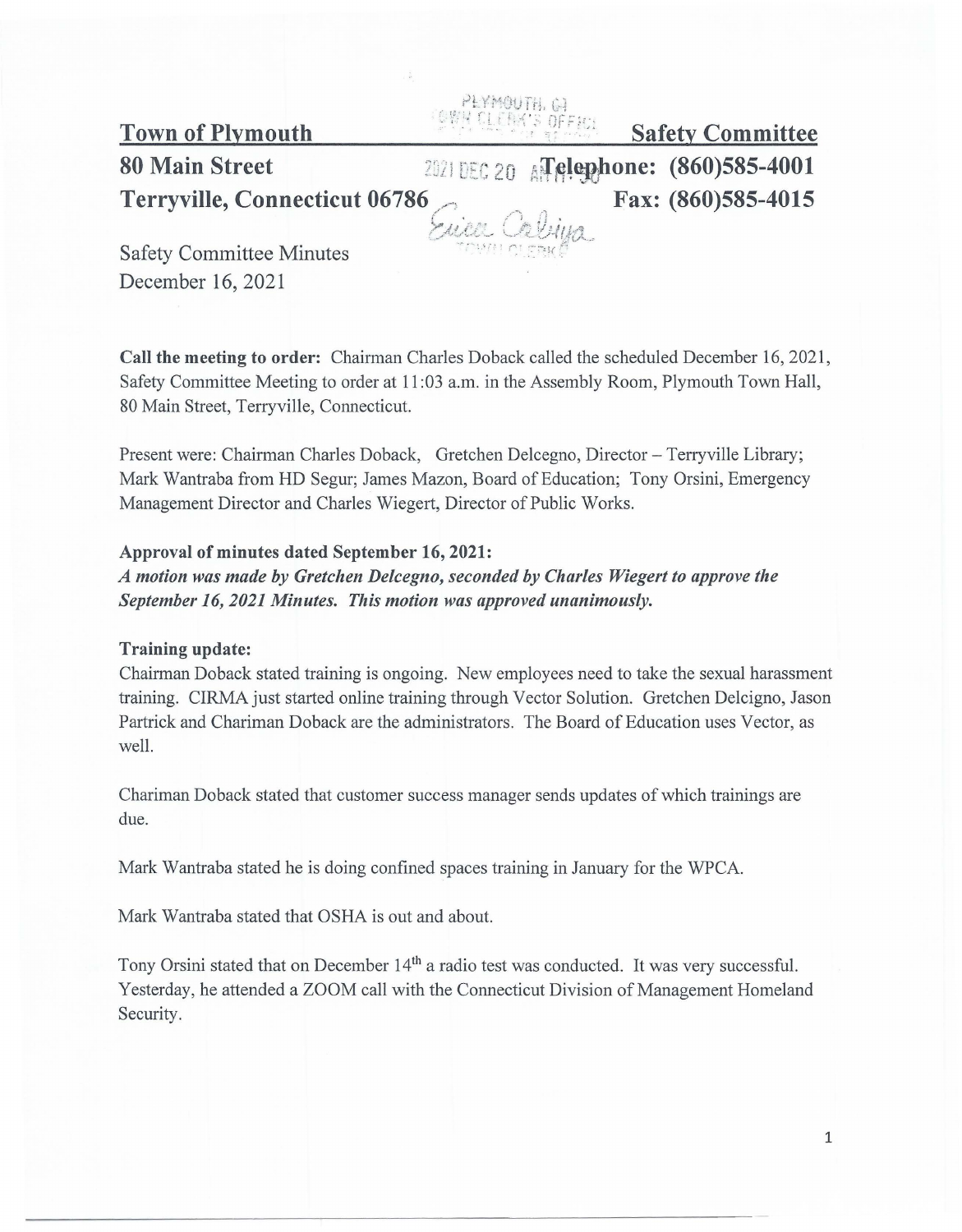#### **Old** Business:

Chariman Doback stated he received a follow up letter from the Workers Compensation Commission representative which was dated October 21<sup>st</sup>. It was from the visit that was done in September. We are in compliance.

New Business: 2022 Meeting Dates

*A motion was made by Gretchen Delcegno, seconded by Tony Orsini to accept the 2022 meeting dates. This motion was approved unanimously. See attached memo.* 

Chairman Doback stated the Workers Commission feels that more employees should attend the meetings.

The vehicle insurance ID cards need to be distributed.

Chairman Doback stated that handless fixtures have been installed in the town hall building.

Charles Wiegert is working on the proposal for the town hall fire alarm system.

Chariman Doback reminded the department heads to look around your buildings and be prepared for the winter storms.

Next meeting February 17, 2021 at 11:00 AM.

#### **Adjournment:**

*There being no further business of the Safety Committee, a motion was made by Tony Orsini, seconded by Charles Wiegert to adjourn the meeting. This motion was approved unanimously. The meeting ended at 11 :22 A.M.* 

Respectfully submitted, Linda Schnaars Recording Secretary